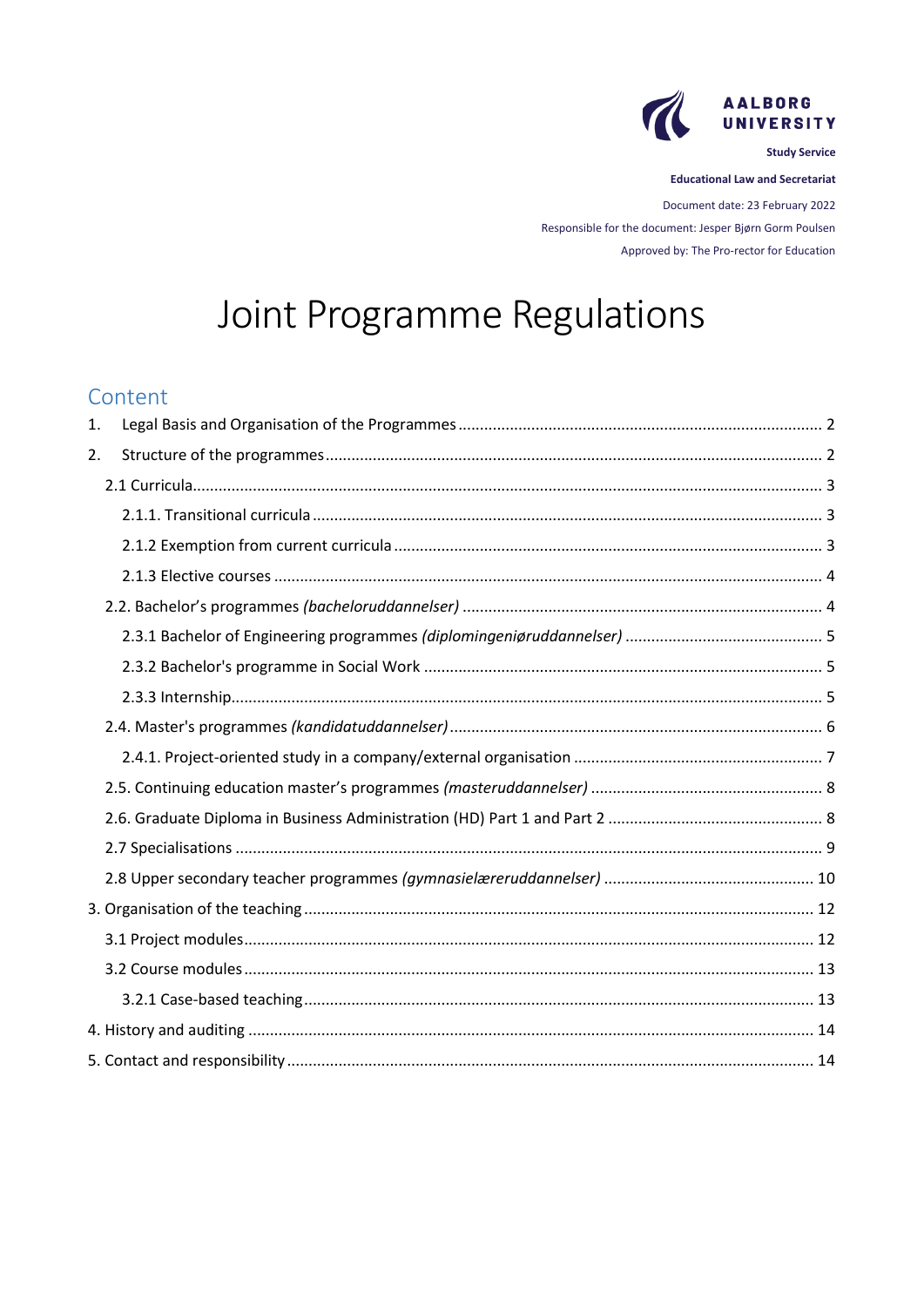

# <span id="page-1-0"></span>1. Legal Basis and Organisation of the Programmes

Aalborg University (hereafter AAU) offers bachelor's, bachelor's of engineering, professional bachelor's and master's programmes (kandidatuddannelser), and continuing education master's programmes (masteruddannelser) in the humanities, social science, technical science, natural science and health science.

In addition, education is offered in accordance with the Ministerial Order on Part-time Degree Programmes at the Universities (the Part-time Order), the Ministerial Order on Separate Modules, the Ministerial Order on the Admissions Course and Entrance Examination for Engineering Programmes at the Universities.

The programmes are offered in accordance with current ministerial orders which can be found [here](https://www.aau.dk/uddannelser/efteruddannelse/oekonomi-regler/bekendtgoerelser-love/) (in Danish).

The knowledge base for the programmes as professional bachelor and bachelor of engineering is business and profession-based as well as development-based. This implies that the programmes are based on new knowledge of key trends in the profession or vocation towards which the programme is directed. AAU's other programmes are independently rounded research-based programmes.

The programmes' structure and academic content are stipulated by the study boards within the rules above.

The programmes are affiliated to a study board, and the study board is affiliated to a department that is affiliated to a Faculty. The competence of the study boards is designated by the Danish University Act and the Statutes of the self-governing institution AAU, and the study boards act within this framework.

<span id="page-1-1"></span>All approved programmes at AAU are listed in the Programme Database, which can be found [here.](http://www.uddannelsesbasen.aau.dk/)

# 2. Structure of the programmes

The programmes are structured in modules in units of one semester (30 ECTS credits)<sup>1</sup> where the size of the module is divisible by 5 ECTS credits<sup>2</sup>; the project module normally comprises 15 ECTS credits and the remaining 15 ECTS credits are organised as course modules. One year of full-time study amounts to 60 ECTS credits, and in a pan-European context this means that a typical full-time student is expected to have a workload of between 1,500 and 1,800 hours in an academic year to realise the learning objectives of a programme.

The study boards ensure coherence between the programme levels by ensuring that each master's programme offers at least one qualifying bachelor's programme<sup>3</sup>, and each bachelor's programme offer at least one master's programme (kandidatuddannelse) that graduates may be admitted to.

Each master's programme (kandidatuddannelse) curriculum must indicate which bachelor's programme legally entitles the student to admission to a given master's programme, as well as which other programmes are qualifying. A bachelor's programme can only give a legal right of admission to one master's

<sup>1</sup> Part-time programmes have a scope of less than 30 ECTS credits per semester

<sup>2</sup> There may be a few exceptions for certain continuing education master's programmes (masteruddannelser)

<sup>&</sup>lt;sup>3</sup> For some master's programmes, AAU does not offer a bachelor's programme with a legal right to admission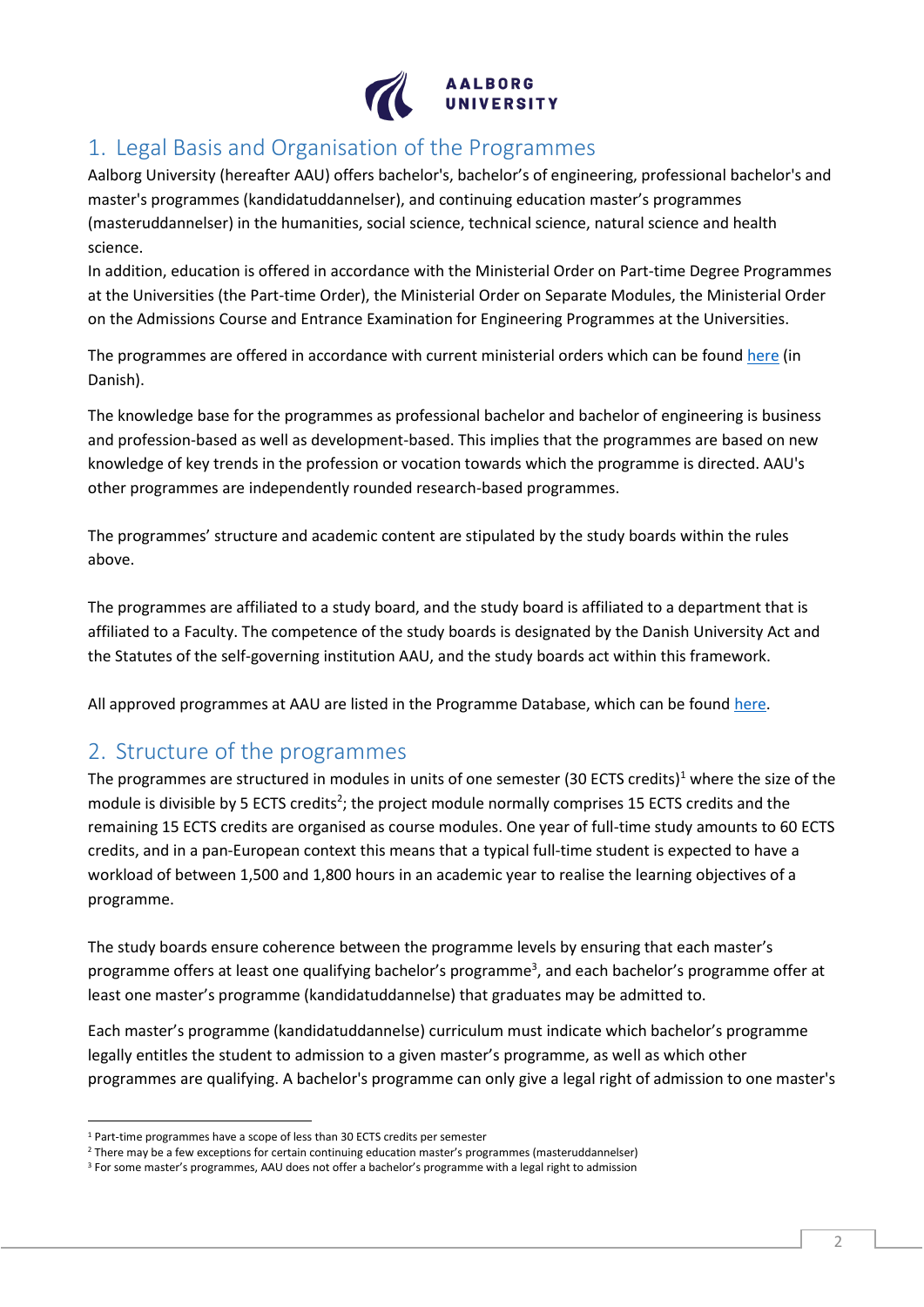

programme (the natural superstructure), but if there are specialisations in a bachelor's programme, this can mean that there may be a legal right of admission to different master's programmes depending on the specialisations. There may be several bachelor's programmes that give the legal right of admission to the same master's programme.

## <span id="page-2-0"></span>2.1 Curricula

The study boards design the curriculum according to the current guidelines drawn up by Educational Law, which are available in the university's digital curriculum database. The curricula can be accessed [here.](https://studieordninger.aau.dk/) It is the responsibility of the study board to ensure that the curricula are structured such that there is progression in the programmes from the first to the last semester, and that study programmes are composed in such a way as to ensure that graduates achieve the current competence profiles of the programmes. The competence profiles must be designed to correspond to the relevant type description in the Danish qualifications framework. For study programmes involving upper secondary teacher education, it is also the responsibility of the study board to ensure that the study programmes meet the minimum academic requirements.

Some programmes follow a national curriculum, e.g., the continuing education master's programme under IT-Vest and the bachelor's programme in Social Work. The curricula must be created in the university's digital module and curriculum database, for the elements offered/used at AAU.

The curricula take effect at the beginning of the academic year and apply in general only to future students. Enrolled students must, as a rule, complete the programme according to the curriculum in force at the time of enrolment to the programme.

For programmes with September intake, the submission deadline is 1 November, effective 1 September of the following year; for programmes with February intake, the submission deadline is 1 May, effective 1 February of the following year.

The curricula are recommended by the study boards for approval by the head of department, who after approval forwards the curriculum for approval by the Pro-dean for Education via the curriculum database.

## <span id="page-2-1"></span>2.1.1. Transitional curricula

A transitional curriculum is defined as a curriculum that comes into force for student who are already in the course of study. This could be, for example, a new third or fifth semester to which students transfer.

Transitional curricula are not normally created. Exceptions may be changes to the programme as a result of applying to the Danish Agency for changes, e.g., title change, language change, etc. Transitional curricula may also be necessary for changes in content in order to comply with internal rules and regulations.

## <span id="page-2-2"></span>2.1.2 Exemption from current curricula

The Pro-dean for Education may grant exemption from the current curriculum by creating a curriculum that differs from the current curriculum. The exemption may, for example, apply to a single student (an individual curriculum) or all students in a particular semester.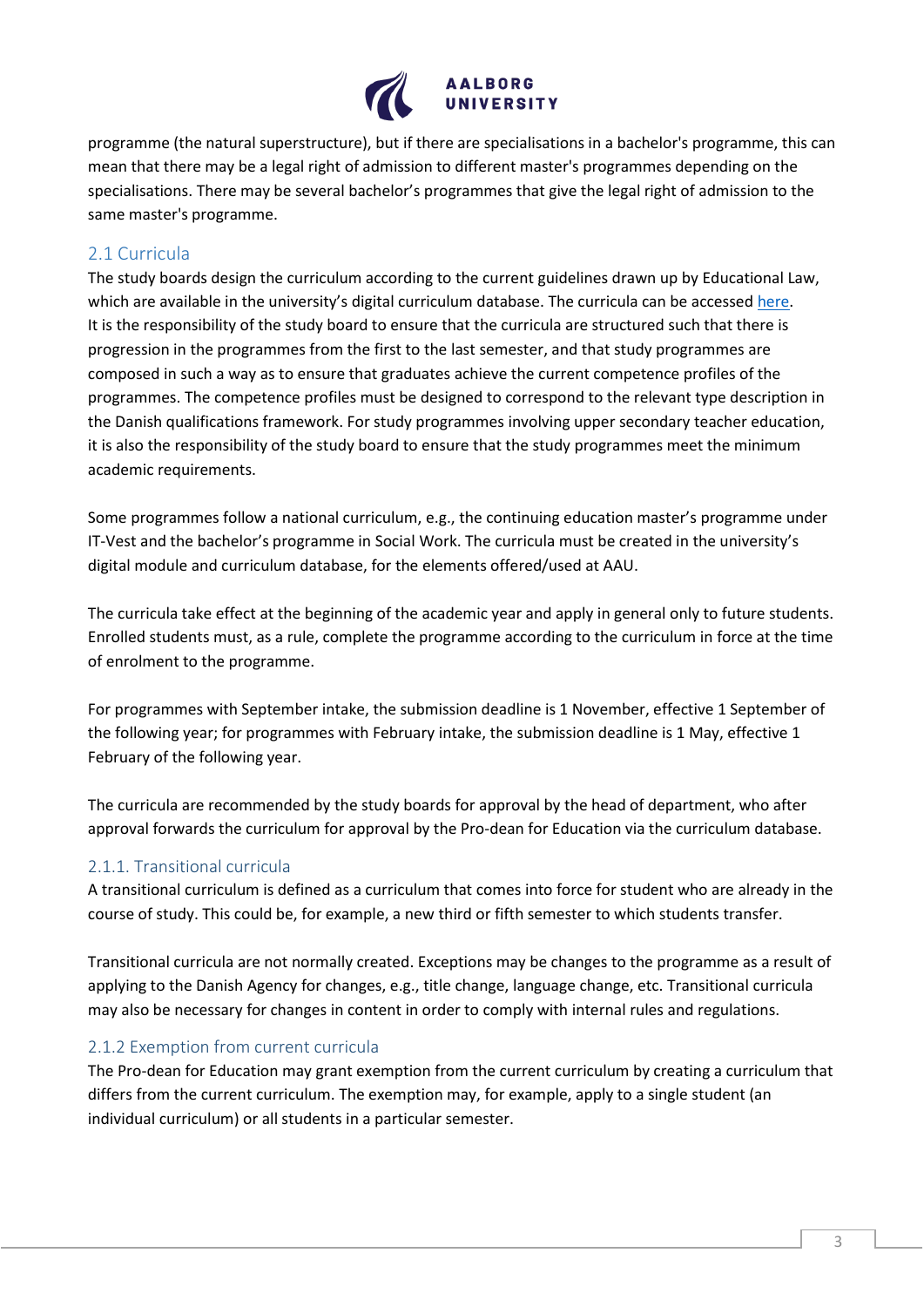

An individual curriculum is an exemption from the current curriculum. For example, an individual curriculum may be recommended for approval in cases where a student passes 20 out of 30 ECTS credits on study abroad and therefore needs one or more special courses in order to be able to satisfy the learning objectives corresponding to the last 10 ECTS credits. There may also be new focus or knowledge in a given research area, where a study board wishes to offer a new elective course.

An application for an exemption from the current curriculum must be submitted for approval to the Prodean for Education by the study board via Educational Law. An application must be submitted before the start of the semester.

#### <span id="page-3-0"></span>2.1.3 Elective courses

The scope of the elective course of the programmes is defined in the curricula and must be at least:

- Bachelor programmes 10 ECTS credits
- Bachelor of Engineering programmes 15 ECTS credits
- Master's programmes 10 ECTS credits
- Continuing education master's programmes (no specific ECTS credit requirement, but must include a number of elective modules)
- Bachelor of Commerce (HD) Part 2 10 ECTS credits
- Bachelor's Degree Programme in Social Work 30 ECTS credits

The elective courses must be described in the programme curriculum, and the requirement cannot be fulfilled by offering more final projects with different themes.

For bachelor's and master's programmes, elective courses may include constituent subject elements<sup>4</sup>. If a programme's elective course consists entirely of constituent subject elements, e.g. 5 electives of which students must choose 2 electives of 5 ECTS credits, then the electives count towards the proportion of constituent subject elements in the programme corresponding to 10 ECTS credits.

# <span id="page-3-1"></span>2.2. Bachelor's programmes *(bacheloruddannelser)*

A bachelor's programme constitutes an independent and complete research-based course of study equivalent to 180 ECTS credits. Bachelor's programmes are offered as full-time programmes but can also be organised according to the Part-time Order.

The bachelor's programme must include the following elements:

- Constituent subject elements for the general academic competence and identity of the programme and other compulsory subject elements, including auxiliary subjects, equivalent to at least 120 ECTS credits. The constituent subject elements must amount to at least 90 ECTS credits and include theory of science and a bachelor's project.
- Elective courses of at least 10 ECTS credits
- Bachelor's project equivalent to at least 15 ECTS credits and not more than 20 ECTS credits<sup>5</sup>

<sup>4</sup> The term "constituent subject elements" (konstituerende fagelementer) is defined in section 2.2 for bachelor programmes and 2.4 for master's programmes.

 $5$  With the exception, however, of certain dual-subject bachelor's programmes where the bachelor's project is only 10 ECTS credits.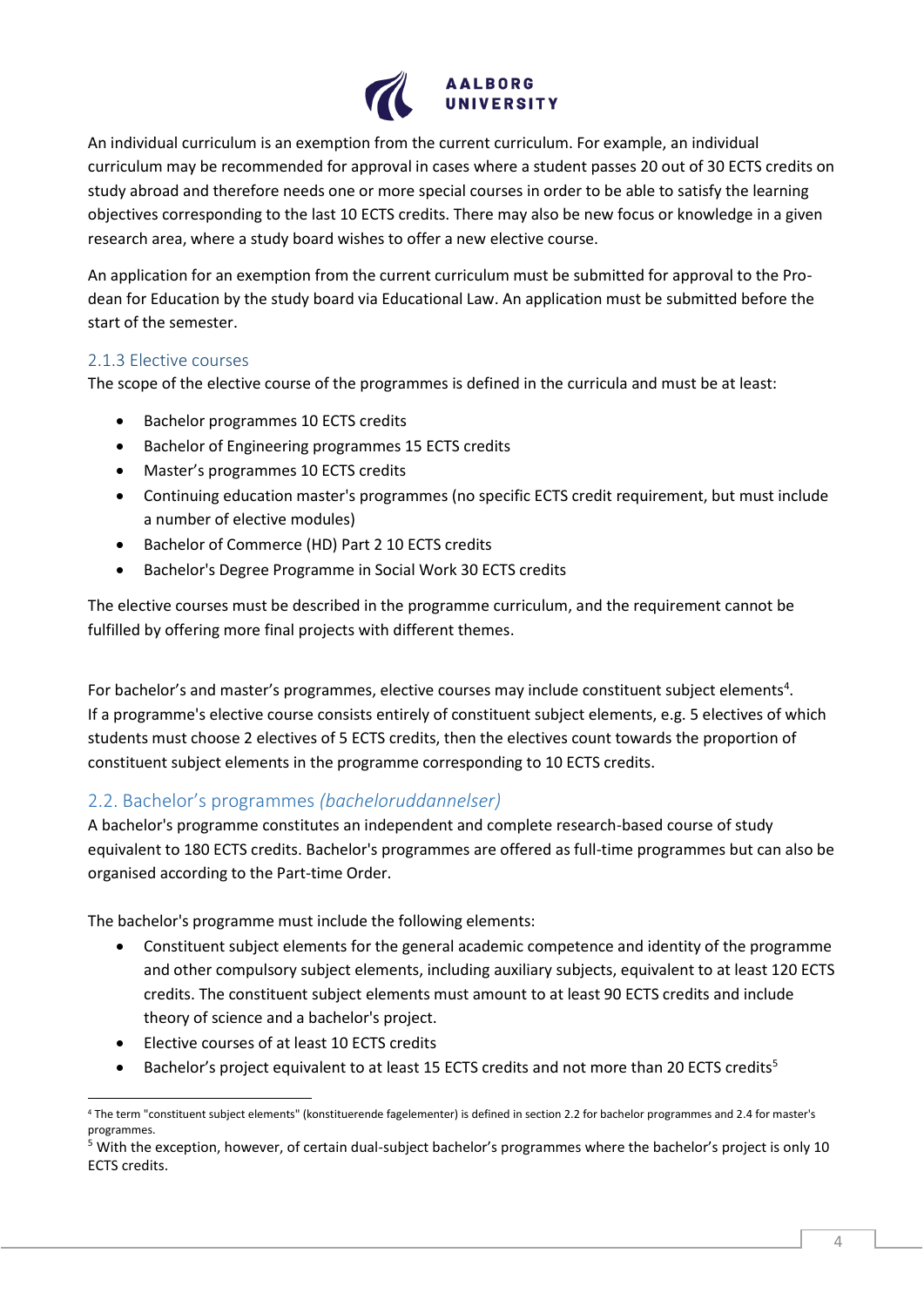

The programme is structured so that there is academic progression throughout the entire programme. The bachelor's project is placed in the third year of the programme and must demonstrate the student's ability to competently formulate, analyse and process issues within a defined topic.

The programmes provide access to at least one master's programme at AAU and are organised so that they are also expected to provide access to master's programmes at other universities in Denmark and abroad.

## <span id="page-4-0"></span>2.3.1 Bachelor of Engineering programmes *(diplomingeniøruddannelser)*

AAU offers a number of Bachelor of Engineering programmes (professional bachelor's programmes). A Bachelor of Engineering programme constitutes an independent and complete course of study and includes programme elements that are coherent in the academic sense, and that are also characterised by a profession-based orientation, (knowledge of the profession), development knowledge and research knowledge. The programme is equivalent to 210 ECTS credits, is offered as a full-time programme, and given its profession-based orientation and practical character constitutes a well-defined business-oriented engineering profile.

The Bachelor of Engineering programme must include the following elements:

- Elective courses equivalent to at least 15 and not more than 90 ECTS credits
- Engineering internship equivalent to 30 ECTS credits
- Bachelor's project equivalent to at least 15 ECTS credits

The bachelor's project is the last project in the programme after the engineering internship.

#### <span id="page-4-1"></span>2.3.2 Bachelor's programme in Social Work

The bachelor's degree in Social Work is a full-time programme of 210 ECTS credits. The aim of the degree programme in Social Work is to qualify the graduate to carry out tasks in social counselling and social work. The graduate must be able to contribute independently and across professions and sectors to the prevention and solution of social problems and to plan, coordinate, implement, evaluate and develop social work interventions at individual, group, organisational and societal levels within the public administration, including the employment area, the field of precautionary measures and in the private sector.

The bachelor's programme in Social Work must include the following elements:

- Mandatory modules with a total scope of 130 ECTS credits, of which
	- a) 5 ECTS credits organised in the area of employment Vulnerable children and young people
	- b) 5 ECTS credits organised in the area of employment, and
	- c) 15 ECTS credits organised with interprofessional content
- Internship with a total scope of 30 ECTS credits
- Elective modules of 30 ECTS credits for each student
- Bachelor's project of 20 ECTS credits

#### <span id="page-4-2"></span>2.3.3 Internship

The bachelor of engineering programmes and the bachelor's programme in Social Work includes an individual internship, cf. Ministerial Order on Academy Profession Programmes and Professional Bachelor Programmes and the Ministerial Order on Professional Bachelor Programmes as Social Worker. In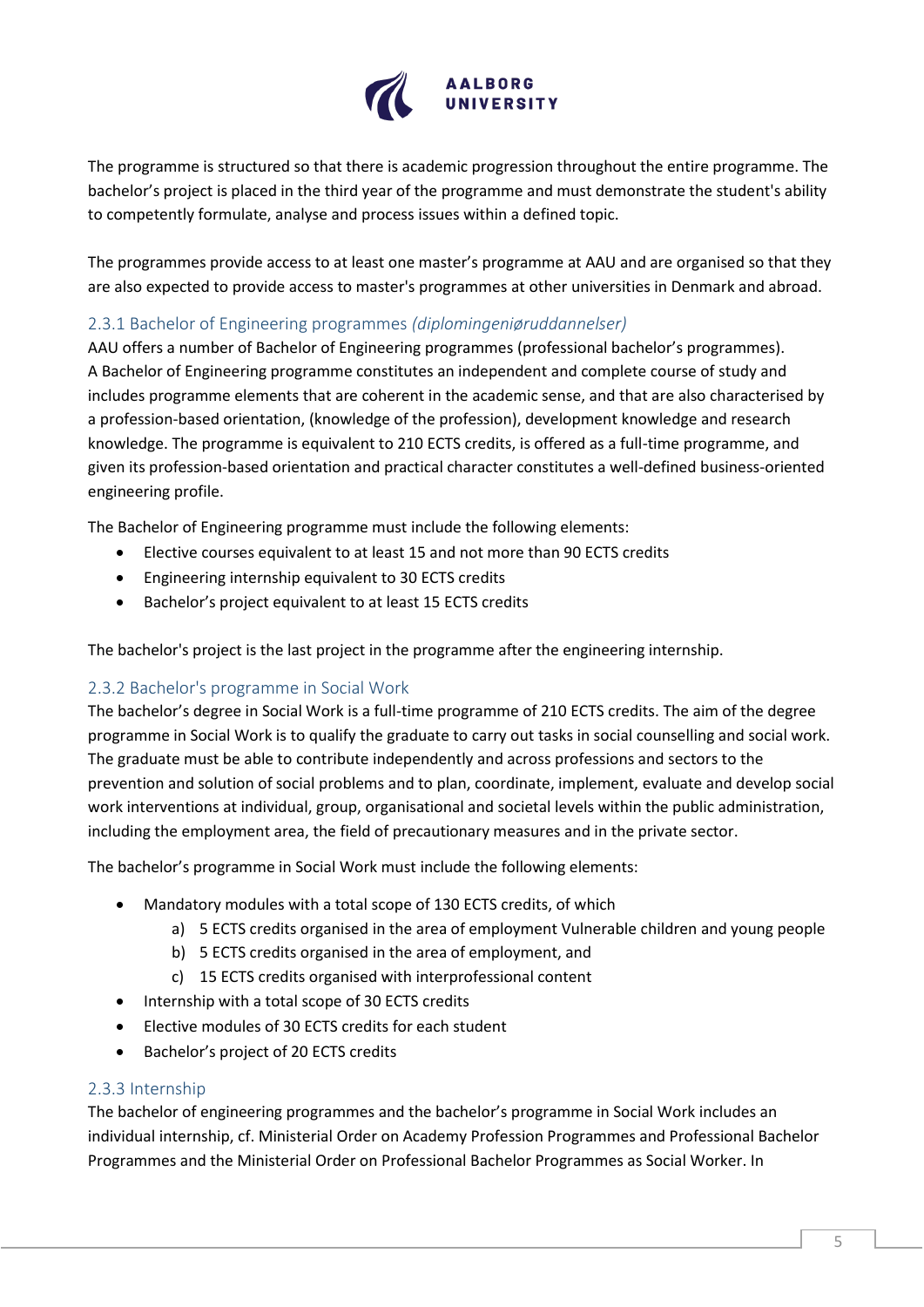

conjunction with the other programme elements, the purpose of the internship is that students develop professional competence.

The internship must comprise 30 ECTS credits and is organised so that it leads to a bachelor's project, i.e. in the 6<sup>th</sup> and 7<sup>th</sup> semester of the bachelor of engineering programme and in the 4<sup>th</sup> and 5<sup>th</sup> semesters of the bachelor's programme in social work. The placement must help to ensure that there is a connection between experience and theory.

The study board designates an internship coordinator from the programme's teaching staff. The internship coordinator is tasked with assisting the students in finding relevant companies, and possibly during the internship unless this is done by an internship supervisor.

Prior to the internship, an internship agreement must be drawn up and in this context the study board approves the individual internship site. For approval of the individual internship site, in each case the study board must consider:

- The company's ability to provide the stay sufficient academic content that gives the student the opportunity to develop experience and professional competence in accordance with the theoretical part of the programme,
- The possible exchange of knowledge, skills and values between the theoretical training and the professional competences,
- The guidance given to the student during the period, the goals described and plan for the internship.

The agreement must also indicate the person at the company who is responsible for the student. The person concerned must ensure that the intern receives relevant engineering work or relevant social work where there is a progression in the work's degree of difficulty during the period; the intern must also have access to information and advice on an ongoing basis.

The person in the company who is responsible for the student prepares a written internship declaration including an evaluation/statement regarding the student. The internship declaration is sent to the internship coordinator and the student. The internship declaration is not included in the assessment.

During the course of the internship, the internship coordinator or internship supervisor and the student meet to evaluate the internship thus far (midterm evaluation).

The curriculum stipulates more detailed rules for internship modules, including learning objectives as well as rules for how the internship module must be reported on for the purposes of examination in terms of the learning objectives described in the curriculum.

# <span id="page-5-0"></span>2.4. Master's programmes *(kandidatuddannelser)*

A master's programme constitutes an independent and complete research-based course of study. The programme builds on the knowledge, skills, and competences the students have acquired in the qualifying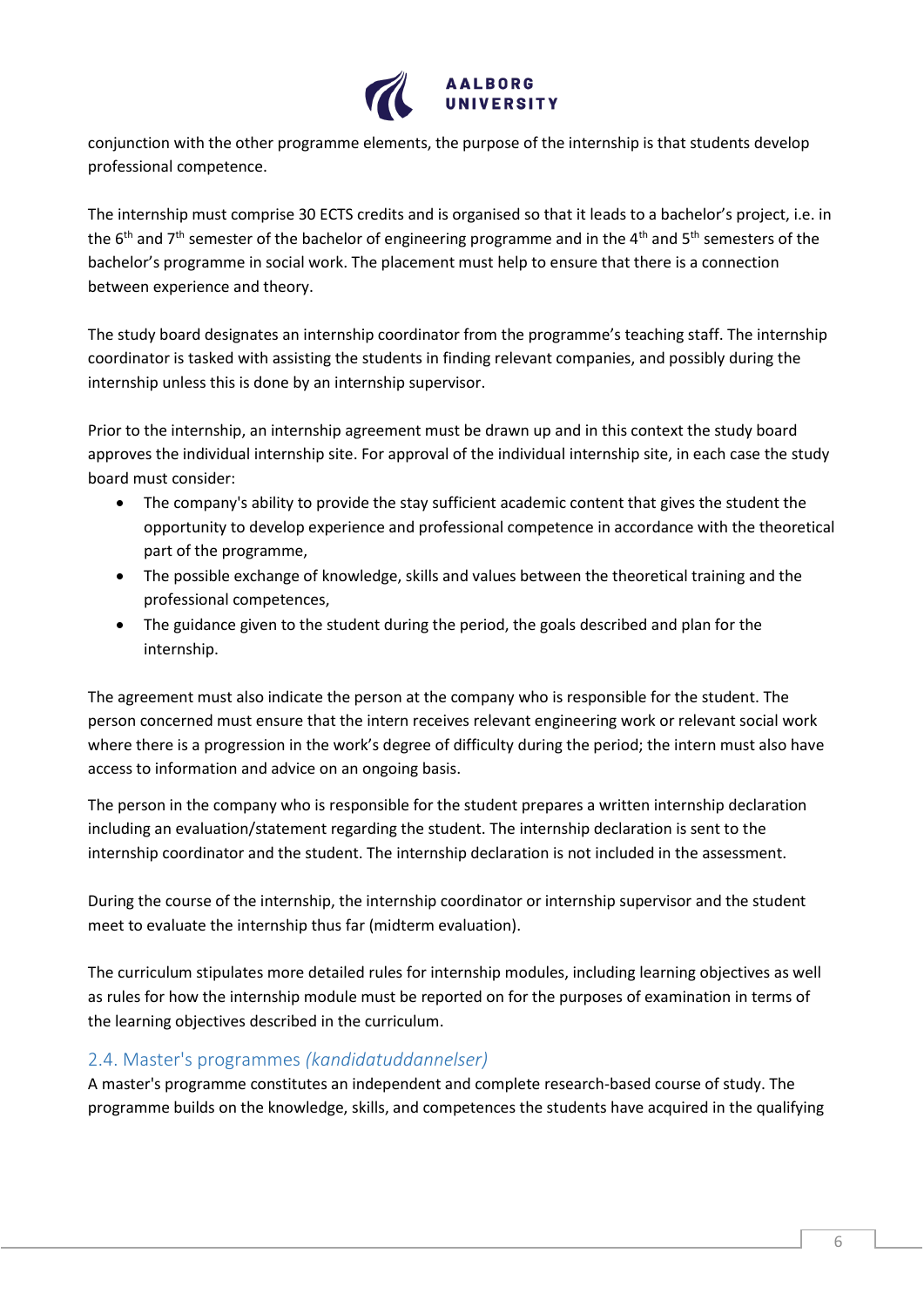

programme. The programme is equivalent to 120 ECTS credits<sup>6</sup>. Master's programmes are offered as fulltime programmes but can also be organised according to the Part-time Order. The master's programme is structured in modules such that it has a well-defined professional-oriented profile.

The master's programme must include the following elements:

- Constituent course elements for the programme's specific academic competences and identity corresponding to at least 90 ECTS credits. This must include a master's thesis.
- Master's thesis equivalent to 30 ECTS credits, and if it is experimental in nature<sup>7</sup> then 45, 50 or 60 ECTS credits.
- Elective courses of at least 10 ECTS credits.

The programme is structured so that there is academic progression throughout the programme. Furthermore, it must be ensured that students have the option of project-oriented study in collaboration with e.g., a company or an organisation, or has the opportunity to have a student mobility stay at a Danish or foreign institution. The possibilities for this are indicated in the programme curriculum concerned<sup>8</sup>. For additional description of the project-oriented study in an external organisation see section 2.4.1.

The thesis is written in the last year of the programme. The study board may specify in the curriculum that the thesis is written in the last semester of the programme. The head of studies approves the formulation of the topic for the master's thesis and at the same time sets a deadline for the thesis and a plan for supervision of the student.

#### <span id="page-6-0"></span>2.4.1. Project-oriented study in a company/external organisation

The majority of the master's programmes are structured so that (typically in the program's third semester) there is the opportunity to complete a project-oriented study in a company or an external organization in Denmark or abroad. The scope is usually 30 ECTS credits. The aim of the study in an external organisation is to provide the student with academic work assignments in a professional context at a level equivalent to the 3<sup>rd</sup> semester of the master's programme. It is the Study Board that approves the project-oriented studies in external organisations. During the study, the student prepares a project report. The projectoriented study must appear in the student's curriculum. The project report will be evaluated by the university after the course. The study boards set more detailed rules for the project-oriented study in the programme's curriculum.

Since the project-oriented study is organised as a part of the programme, students who complete a projectoriented study cannot receive any salary from the organisation – regardless of whether or not the student receives SU. During the project-oriented study, the student must not be considered part of the company's labour force; this includes not being subject to the organisation's instructional authority.

<sup>6</sup> With the exception, however, of the master's programme in Medicine that is equivalent to 180 ECTS credits, as well as certain dual-subject combinations that have the study time extended by 30 ECTS credits on the master's programme

<sup>7</sup> The possibility of a long master's thesis must be stated in the programme's curriculum

<sup>8</sup> This does not apply to dual-subject programmes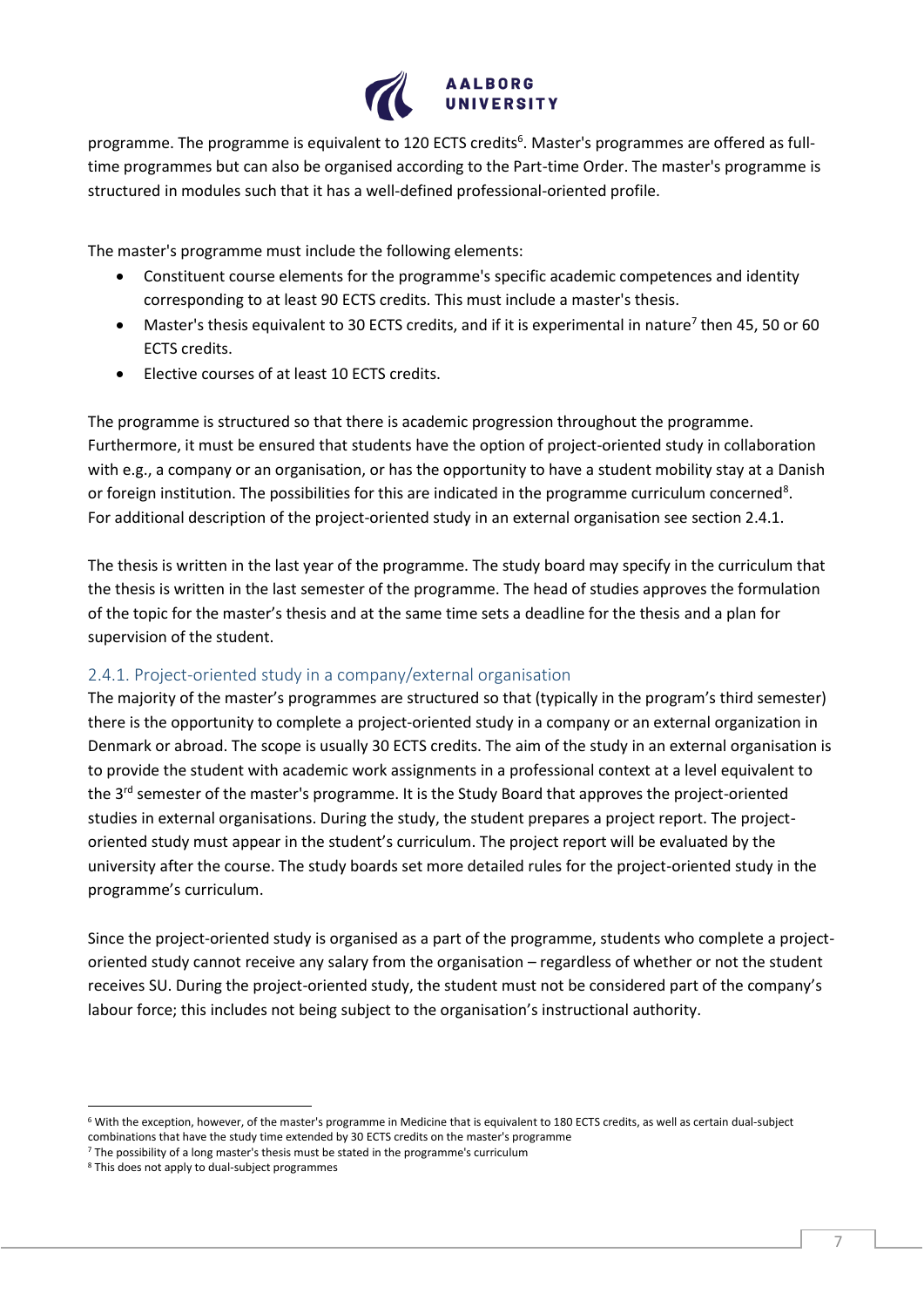

If the study board becomes aware of an agreement between the student and the organisation for payment of any salary, the study board may not approve the project-oriented study in the organisation concerned. If, in parallel with the project-oriented study in the external organisation, the student is also employed at the same organisation (two separate contracts, where the employment is independent of the projectoriented study), the study board may approve the project-oriented study.

A project-oriented study in an external organisation abroad may be paid if there is a legal requirement for minimum wage in the country concerned during such a stay. The project-oriented study abroad must meet the same requirements as in Denmark.

Students in project-oriented study may receive a gratuity from the organisation in the form of a lesser financial recognition. The current rates are stipulated in the Examination Order. The financial recognition must not be characterized as income and also must not be granted as prefixed income like salary since students cannot receive both income and SU for the same program activity. SU is not affected by any receipt of a gratuity.

Students are not entitled to receive a gratuity and therefore cannot expect this to be granted.

In the curriculum, the Danish title for the project-oriented study is "projektorienteret forløb i en virksomhed", while the English title is "Project-Oriented Study in an External Organisation".

# <span id="page-7-0"></span>2.5. Continuing education master's programmes *(masteruddannelser)*

A master's programme (continuing education) constitutes an independent and complete research-based course of study and is equivalent to 60 ECTS credits. Continuing education master's programmes are offered in accordance with the rules on part-time education under the Part-Time Order.

The continuing education master's programmes must provide students with knowledge, skills and competences that qualify the students to perform highly qualified functions in companies, institutions, etc.

The master's programme (continuing education) must include the following elements:

- Mandatory modules equivalent to at least 30 ECTS credits. The modules must be constituent of the identity and competence profile of the programme.
- Mandatory modules for at least 30 ECTS credits
- Part-time master's project of no more than 20 ECTS credits

## <span id="page-7-1"></span>2.6. Graduate Diploma in Business Administration (HD) Part 1 and Part 2

The Diploma in Business Administration (HD) consists of a basic course in business administration (HD Part 1) and a final diploma in business administration (HD Part 2).

The aim of the HD Part 1 is to qualify the student for further work and education in the field of business administration. The student should acquire knowledge and understanding of the practice, theory, concepts, and methodology of the field of Business Administration at a level that qualifies for admission to HD Part 2.

HD Part 1 has a scope of 60 ECTS credits, and includes the following elements:

• A number of subject modules, each of at least 5 ECTS credits, equivalent to 50 ECTS credits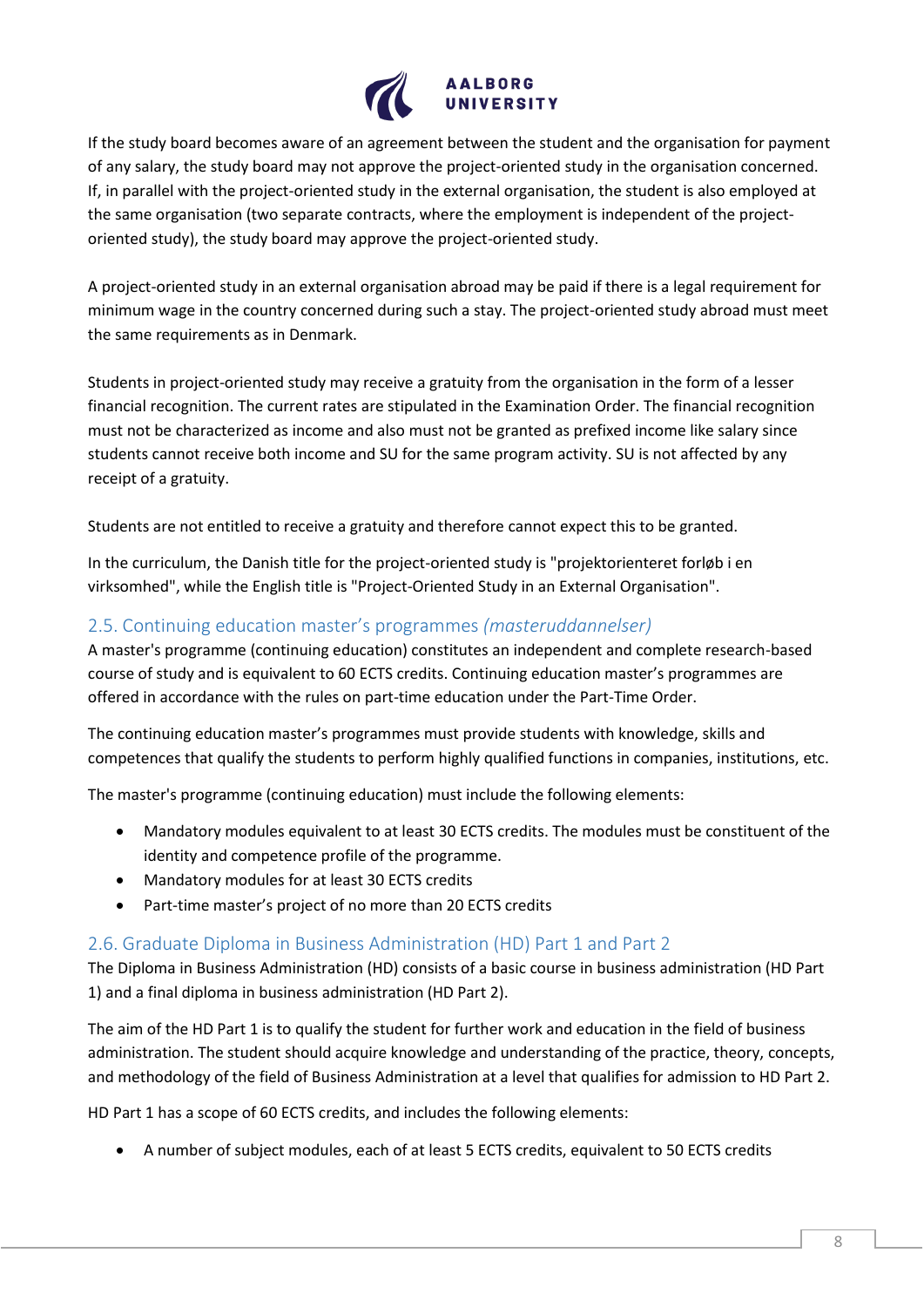

• A final project of 10 ECTS credits to complete Part 1

The aim of HD Part 2 is to provide the graduate with knowledge and understanding of the practice, theory and methodology of the field of business administration at a level that qualifies the graduate to be able to independently identify, reflect on, analyse and assess business administration issues, solve practical and complex tasks and be able to perform specialist functions within the field of business administration, as well as communicate academic issues and solutions to peers, non-specialists, business partners and users.

HD Part 2 has a scope of 60 ECTS credits, and includes the following elements:

- Mandatory subject modules equivalent to at least 15 ECTS credits in the field of business administration. The mandatory modules are constitutive of the programme.
- Elective subject modules equivalent to at least 10 ECTS credits
- Final project, equivalent to 15 ECTS credits completing the HD Part 2

#### <span id="page-8-0"></span>2.7 Specialisations

The Pro-dean for Education may approve a programme to offer one or more specialisations. A specialisation offers the opportunity to acquire particular competences in the specific field of the specialisation.

For programmes with specialisations, half of the study programme in ECTS credits must be identical and at least 30 ECTS credits of the study programme must be different for the specialisations<sup>9</sup>. For bachelor's and master's programmes, identical course of studies must consist of constituent course elements (see sections 2.2 and 2.4). An identical course of study may well contain freedom of choice, e.g., 70 ECTS credits in a bachelor's programme may be the same for all students, while the last 20 ECTS credits must be chosen from a group of elective courses of 40 ECTS credits.

The following applies to the programmes:

- Bachelor's programmes:
	- $\circ$  A minimum of 90 ECTS credits identical course of study, maximum 150 ECTS credits
	- o A minimum 30 ECTS credit different courses of study, maximum 90 ECTS credits
- Master's programmes:
	- o A minimum 60 ECTS credits identical course of study, maximum 90 ECTS credits
	- o A minimum 30 ECTS credits different courses of study, maximum 60 ECTS credits
- Bachelor of Engineering programmes
	- o A minimum 120 ECTS credits identical course of study, maximum 180 ECTS credits
	- o A minimum 30 ECTS credit different courses of study, maximum 90 ECTS credits
- Continuing education master's programmes
	- o A minimum 30 ECTS credits identical course of study, maximum 45 ECTS credits
	- o A minimum 15 ECTS credits different courses of study, maximum 30 ECTS credits

<sup>9</sup>Continuing education master's programmes excluded.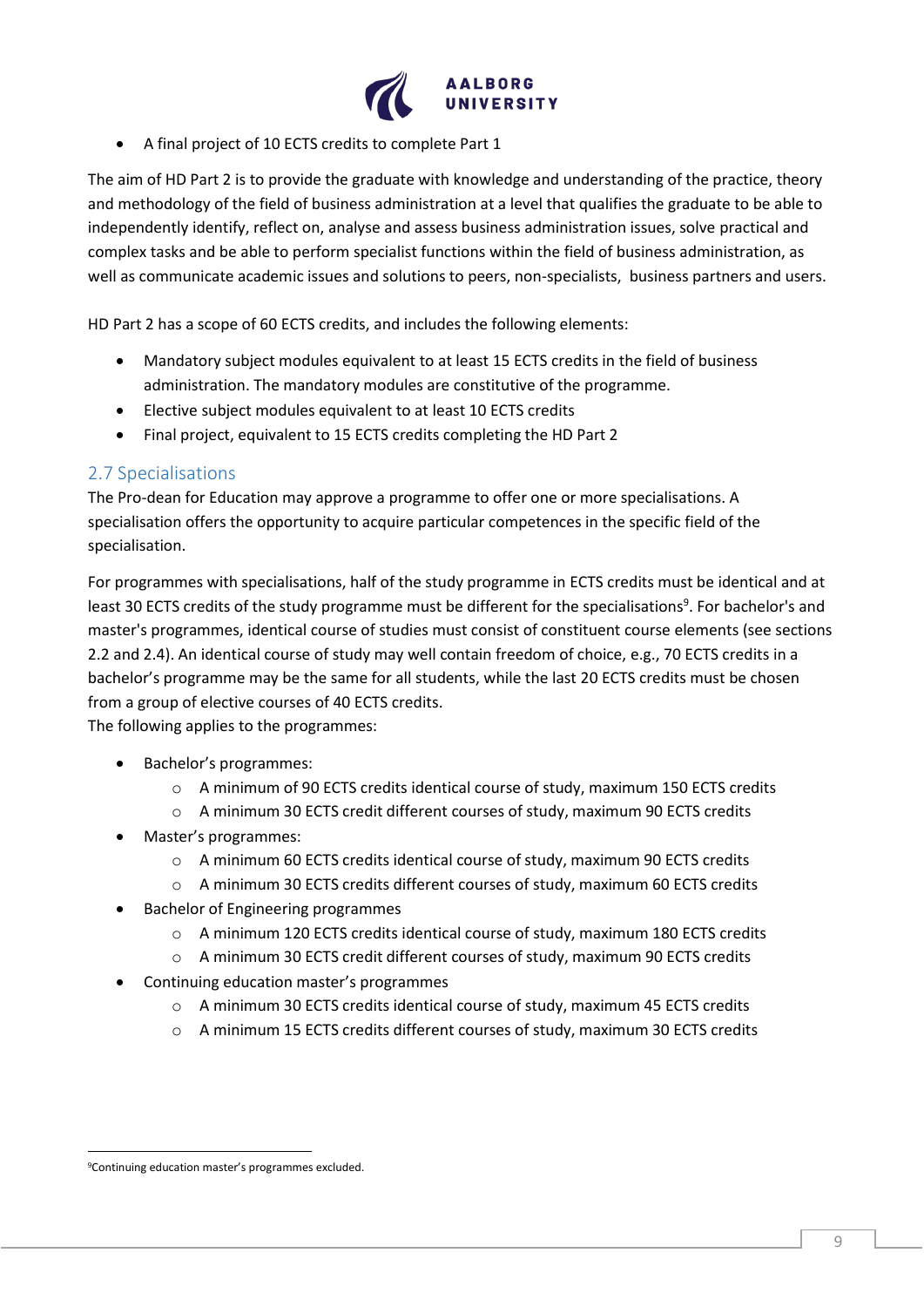

Programmes offering specialisations shall include a general competence profile for all graduates of the programme and, in addition, a specialisation-specific competence profile applicable to graduates who have completed the specialisation.

The title of the specialisation will appear on page 2 of the degree certificate. The title of specialisation follows the approved title of the programme. The example below is from the bachelor's programme in nanotechnology:

- DK: Bachelor (BSc) i teknisk videnskab (nanoteknologi med specialisering i bioteknologi)
- ENG: Bachelor of Science (BSc) in Engineering (Nanotechnology with specialisation in Biotechnology)

Application for the creation or closure of an existing specialisation must be made to the Pro-dean for Education by completing the application form, which [can be accessed here.](https://www.studieservice.aau.dk/regler-vejledninger/)

The deadline for submission of applications is 1 November for study programmes entering into force on 1 September of the following year and 1 May for study programmes entering into force on 1 February of the following year.

## <span id="page-9-0"></span>2.8 Upper secondary teacher programmes *(gymnasielæreruddannelser)*

AU offers a number of upper secondary teacher education programmes within humanities, social sciences and natural sciences.

For the upper secondary teacher programmes, the regulations regarding structure are:

- The bachelor's programme must consist of one major subject and a minor subject where the major subject constitutes the main emphasis of the programme. The major subject and the minor subject must be within the upper secondary range of subjects. The programme includes a bachelor's project equivalent to a minimum of 10 ECTS credits and a maximum of 20 ECTS credits.
- The master's programme is structured such that it consists of the major subject and the minor subject. Admission requires that the student has a dual-subject bachelor's degree. The major subject constitutes the main emphasis of the programme.

The programme is extended by 30 ECTS credits when the minor subject is outside the main field of study of the major subject, or if there is a special agreement in this area between AAU and The Danish Agency of Higher Education and Science.

The extension relates to the minor subject.

An overview of the combinations approved for extensions can be found (in Danish only) [here](https://www.aau.dk/uddannelser/bliv-gymnasielaerer/gymnasielaereruddannelser/)

It is the responsibility of the respective study boards to ensure that master's students acquire the necessary competence to be able to teach in upper secondary programmes, cf. current guidelines on minimum requirements.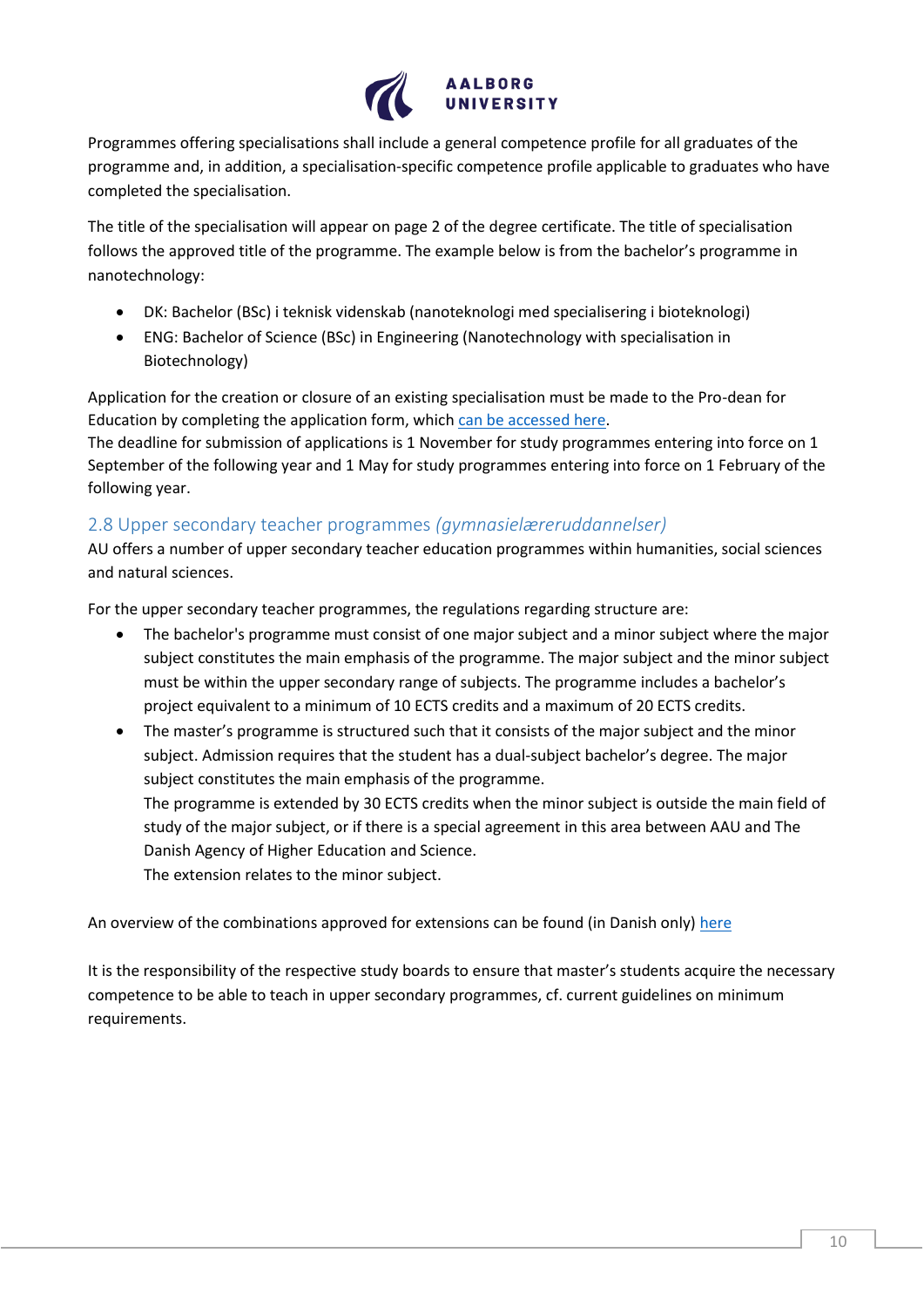

Upper secondary teacher education programme combinations that do not include extension of study time:

|                          | <b>Bachelor's degree programme</b> |                 |  |
|--------------------------|------------------------------------|-----------------|--|
|                          | Major subject                      | Minor subject   |  |
| $1st$ semester           | 30 ECTS credits                    |                 |  |
| 2 <sup>nd</sup> semester | 30 ECTS credits                    |                 |  |
| 3 <sup>rd</sup> semester | 30 ECTS credits                    |                 |  |
| 4 <sup>th</sup> semester | 30 ECTS credits                    |                 |  |
| 5 <sup>th</sup> semester | 15 ECTS credits                    | 15 ECTS credits |  |
| 6 <sup>th</sup> semester |                                    | 30 ECTS credits |  |
|                          | Master's degree programme          |                 |  |
|                          | Major subject                      | Minor subject   |  |
| $1st$ semester           |                                    | 30 ECTS credits |  |
| $2nd$ semester           | 15 ECTS credits                    | 15 ECTS credits |  |
| 3 <sup>rd</sup> semester | 30 ECTS credits                    |                 |  |
| 4 <sup>th</sup> semester | 30 ECTS credits                    |                 |  |

Upper secondary teacher education programme combinations that include study time extension:

|                          | <b>Bachelor's degree programme</b> |                 |  |
|--------------------------|------------------------------------|-----------------|--|
|                          | Major subject                      | Minor subject   |  |
| $1st$ semester           | 30 ECTS credits                    |                 |  |
| $2nd$ semester           | 30 ECTS credits                    |                 |  |
| 3 <sup>rd</sup> semester | 30 ECTS credits                    |                 |  |
| 4 <sup>th</sup> semester | 30 ECTS credits                    |                 |  |
| 5 <sup>th</sup> semester | 15 ECTS credits                    | 15 ECTS credits |  |
| 6 <sup>th</sup> semester |                                    | 30 ECTS credits |  |
|                          | Master's degree programme          |                 |  |
|                          | Major subject                      | Minor subject   |  |
| $1st$ semester           |                                    | 30 ECTS credits |  |
| $2nd$ semester           |                                    | 30 ECTS credits |  |
| 3 <sup>rd</sup> semester | 15 ECTS credits                    | 15 ECTS credits |  |
| 4 <sup>th</sup> semester | 30 ECTS credits                    |                 |  |
| 5 <sup>th</sup> semester | 30 ECTS credits                    |                 |  |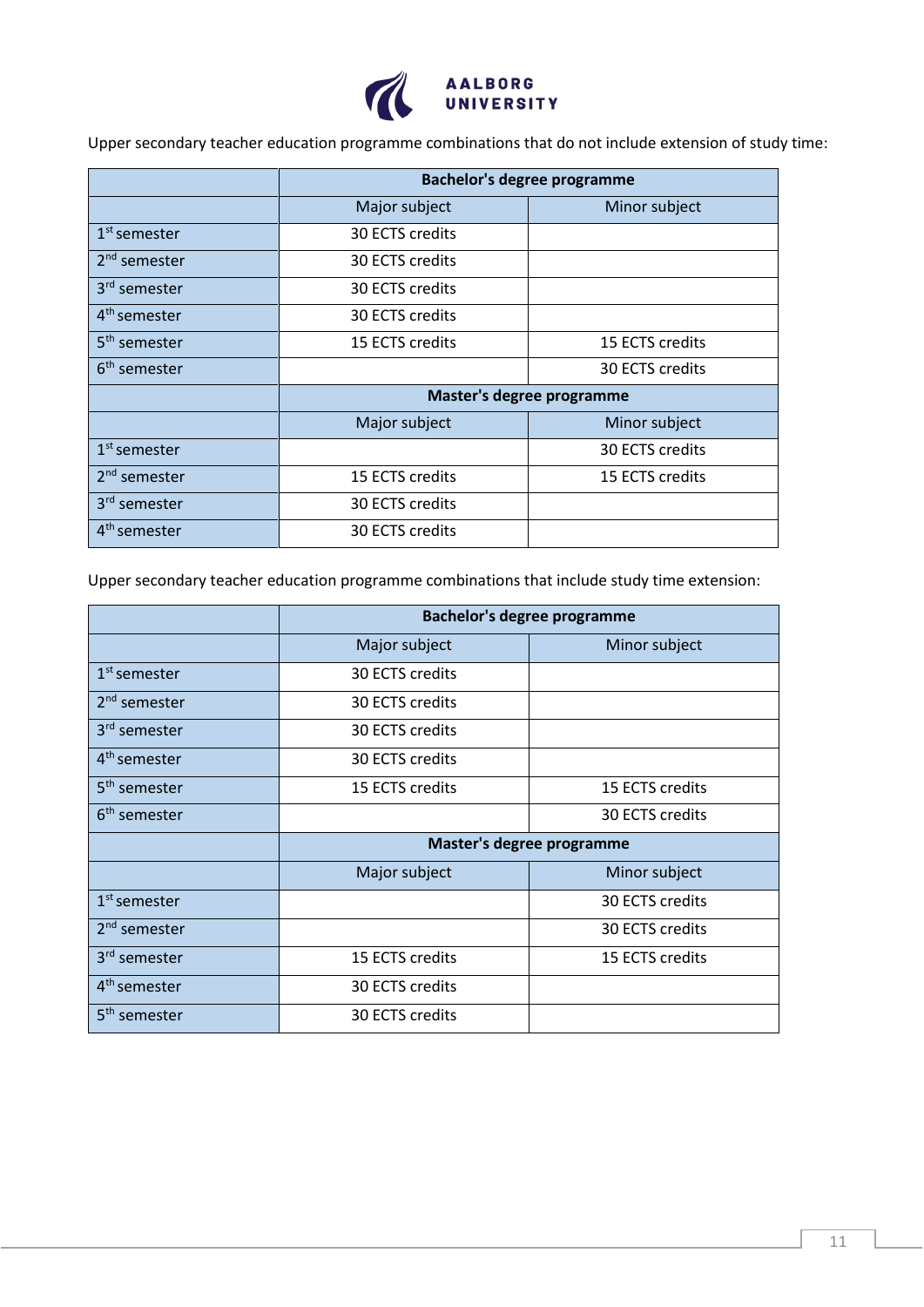

# <span id="page-11-0"></span>3. Organisation of the teaching

The programmes primarily consist of project and course modules<sup>10</sup>. Teaching in the projects is based on the Aalborg model for problem based learning (PBL) This implies that the project modules are problem based. Normally, a module concludes with an examination, which is described in the curriculum. However, a module may be documented entirely or partially by a requirement of class participation if the content and the working method justify it. If the study board wishes to use the latter form of assessment, this option must be specified in the curriculum. Regardless of whether the module is assessed by an exam or active class participation, the assessment must be based on the learning objectives in the curriculum.

Prior to the beginning of each semester, students must register for courses and exams in the Student Self-Service System (STADS). Upon expiration of the second registration period, the registration is considered binding, and consequently, the student must participate in the number of examination attempts stipulated in the Examination Order. Hereafter, a module cannot be replaced with other elements, regardless of whether the module is mandatory or elective $11$ . Under special circumstances, the study board may grant exemptions. The question of extension of study time, academic aptitude, and the student's wishes regarding the academic composition of the programme cannot be taken into account when assessing whether special circumstances exist. Furthermore, an exemption requires that the special circumstance is directly related to the course and that the circumstance prevents the student from completing the course over a longer period of time. It is therefore not sufficient that there are special circumstances, but the special circumstances must be directly linked to the course and the circumstances must have prevented the student from completing the course over a long period of time.

See the Examination Policies and Procedures and the Rules on Course and Exam Registration for more details on examinations.

The teaching is organised in semesters and normally takes place from September through December in the fall semester, and from February through May in the spring semester $12$ . This means that teaching may take place on all weekdays in both periods.

## <span id="page-11-1"></span>3.1 Project modules

The project module consists of work done by a project group on a defined problem (a topic) under supervision. The project module normally concludes with a project report that is the basis for an oral exam. The learning objectives of the project module are described in the programme curriculum where ECTS credits are also indicated. Students can only write a project together if there is the same ECTS credit weight in the module concerned. If the ECTS credit weight is the same and the programmes' curriculums allows it, the students can form groups across programmes.

Each project group is assigned a principal supervisor and possibly one or more secondary supervisors. The supervisor is tasked with supervising the students in relation to the project work based on the learning

 $10$ The programmes in Medicine and Medicine with Industrial Specialisation also use case modules.

<sup>&</sup>lt;sup>11</sup> In accordance with The Rules on Course and Exam Registration, the study board may grant an exemption from the deadline for deregistration in special circumstances. This allows the student to deregister from the module and have another module approved if the assessment has not yet been made.

 $12$ Teaching in the first semester in the master's programme in Medicine begins at the end of August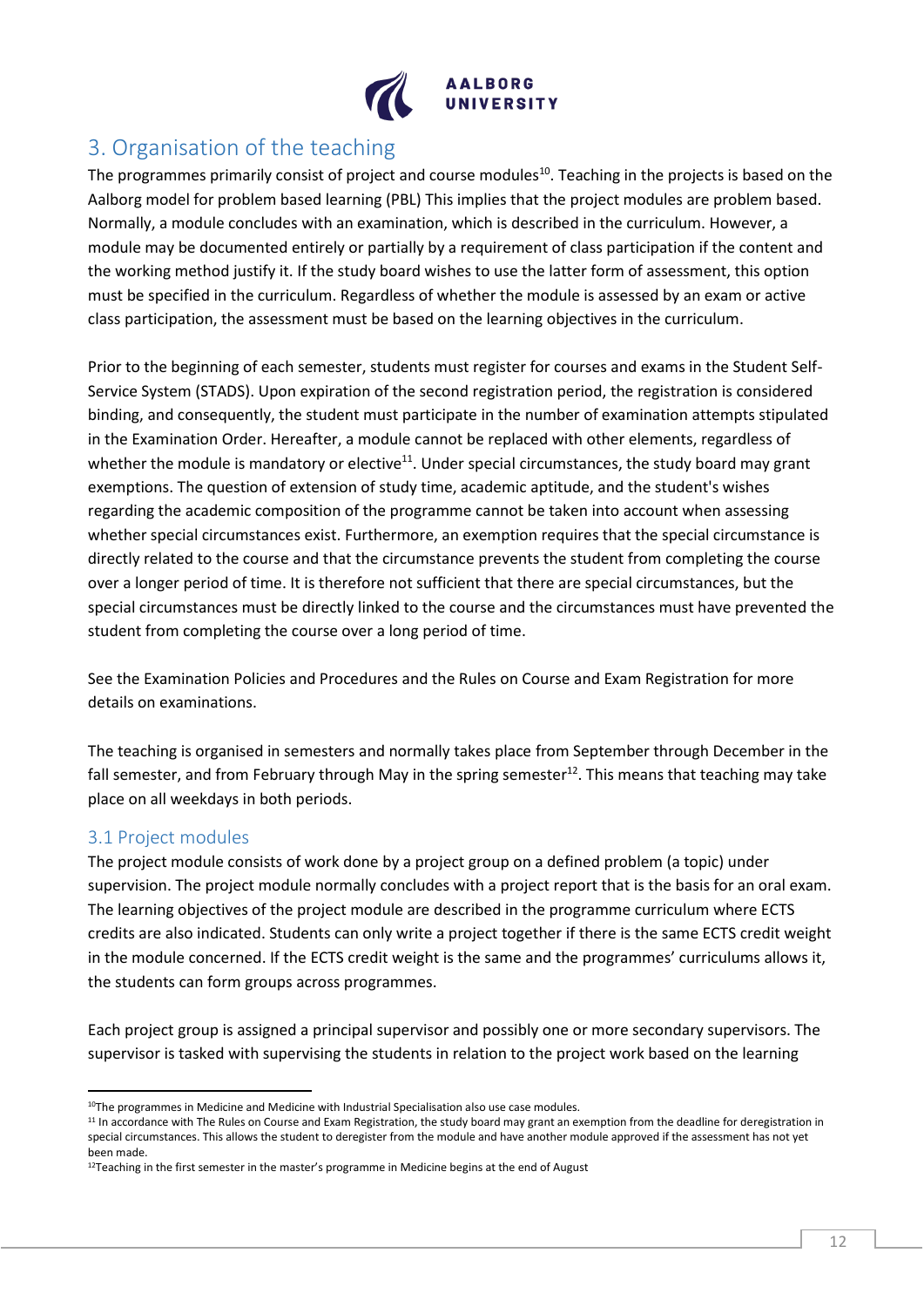

objectives described in the curriculum, including the choice of theory and methods, etc. The PBL model also implies that the students are supervised in relation to the collaborative process. In advance of the supervision process, the students should be informed about how much supervision they can expect (including frequency of meetings), how the supervision is provided, and the fact that the

students themselves bear a large share of the responsibility for the outcome of the module. The principal supervisor is responsible for managing the supervision and the exam.

The aim is that project work is generally carried out in groups<sup>13</sup>, but students have the right to work individually in the final exams: master's thesis, part-time master's project and bachelor project. The project supervision will then be adjusted according to the allotted resources.

#### <span id="page-12-0"></span>3.2 Course modules

The semesters may be organised so that the course modules reflect the semester's project module, but semesters can also be organised so that they consist entirely of course modules.

The purpose of the course modules is to help students develop general theoretical and methodological prerequisites within the programme area; they can also help to accompany the problem-based content of the project modules with an academic overview. The teaching is organised to allow for student involvement.

The teaching method is decided by the course holder within the given framework of the curriculum. The teaching activities and the format of the exam should appear in the semester description.

Assessment of courses is always individual. See the requirements for this in the Examination Policies and Procedures.

#### <span id="page-12-1"></span>3.2.1 Case-based teaching

Course modules may be organised as case-based PBL.

A case is based on the learning objectives of the relevant module stipulated in the curriculum and is supported by teaching activities such as lectures, practical and theoretical exercises. The learning structure of the case module is described in the curriculum but follows a progressive and systematic model that ensures academic and pedagogical feedback as well as student reflection. The case module exam may be written or oral and recommendation for the exam may depend on approved tutoring and teaching activities.

Each case group has a principal supervisor. It is the supervisor's task to guide the students in relation to the case work based on the learning objectives described for the case. The PBL model also involves guiding students in relation to the collaborative process and students' roles, responsibilities, and progression in relation to the learning process and academic level.

In advance of the supervision process, the students should be informed about how the supervision is planned, hot the supervision id provided and the fact that the students are independently responsible for the outcome of the module.

<sup>&</sup>lt;sup>13</sup> The framework for group size, splitting, etc. is determined by the Head of Studies